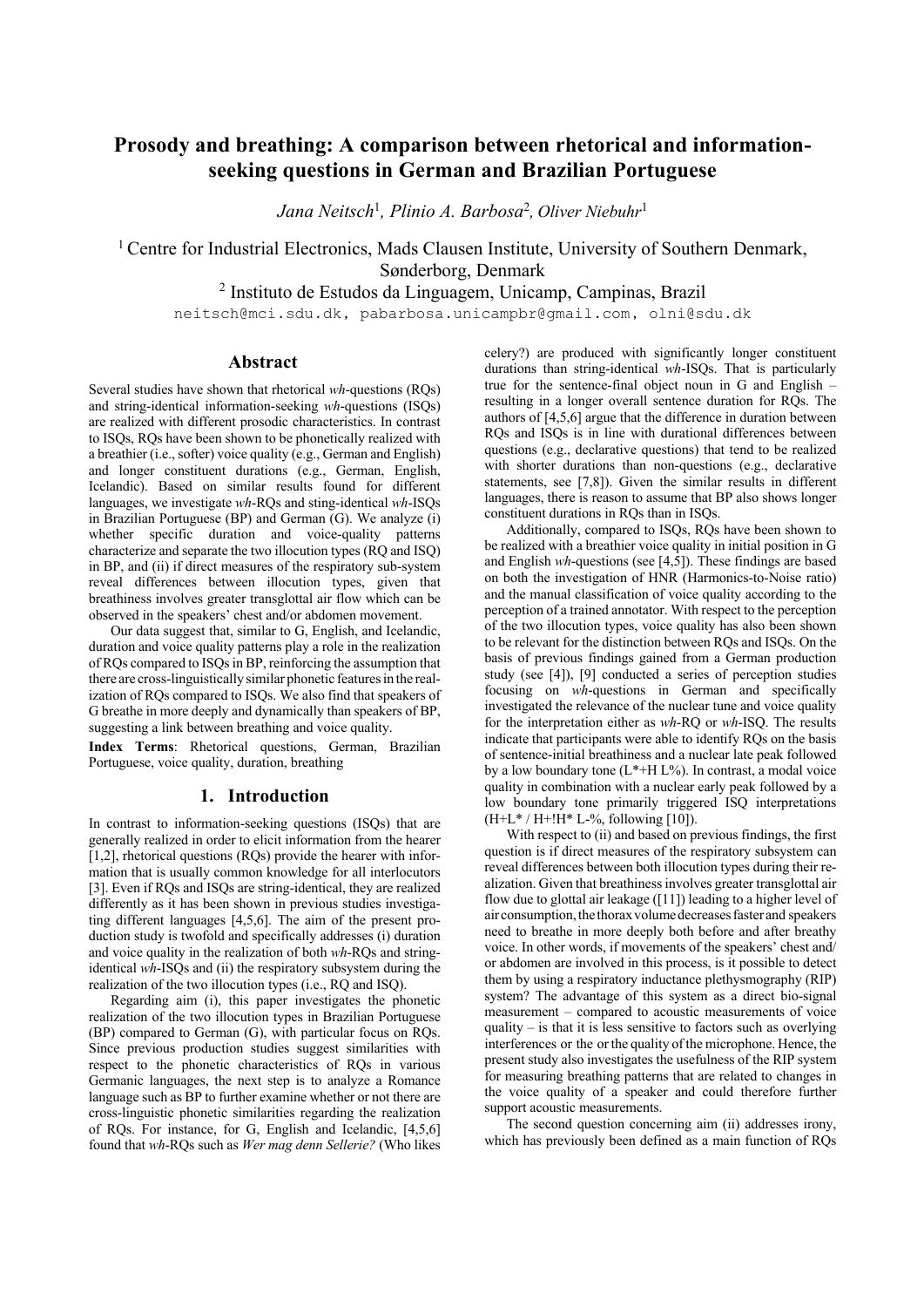(e.g., [12,13]) and as a way of expressing an ironic remark (e.g., [14,15]), laughter, sighs or any other nonverbal expressions might be detectable in participants' breathing behavior during the realization of RQs. So far, there are hardly any investigations that analyze a speaker's respiration during the realization of RQs or ironic utterances. Nevertheless, from investigations on the breathing behavior during emotional states we know that changes in both breathing rhythm and pattern (e.g., [16,17]) are involved and can have consequences for speech breathing. For instance, in their review, [17] report a slightly deeper breathing in the expression of disgust in comparison to neutral speech. As for vocal cues during the expression of irony, breathiness and vocal effort were also found to be higher in certain types of irony, such as sarcasm: [18] found not only lower HNR values (which are associated with a breathier voice) for sarcasm, but also a different behavior across languages in terms of vocal cues as reported for English and Cantonese [19]. In BP, sarcasm and amused irony were realized with more vocal effort reflected in less sharp long-term average spectrum (LTAS, see [20]). These results additionally motivated us to investigate possible changes in breathing patterns during the production of RQs in G and BP.

Taken together, the present production experiment investigates the realization of string identical RQs and ISQs in G and BP. This study compares the phonetic characteristics in terms of duration and voice quality as well as the breathing patterns during the realization of the two illocution types.

# **2. Experiment**

## **2.1. Method**

#### *2.1.1. Materials*

The materials that were designed for the present production experiment are illustrated in Table 1.

|           | <b>RO</b>                                                                                                                                                                                                                                                                              | <b>ISO</b>                                                                                                                                                                                                                                                                                                                               |
|-----------|----------------------------------------------------------------------------------------------------------------------------------------------------------------------------------------------------------------------------------------------------------------------------------------|------------------------------------------------------------------------------------------------------------------------------------------------------------------------------------------------------------------------------------------------------------------------------------------------------------------------------------------|
| G         | Du und deine Freunde seid<br>zum Grillen eingeladen und<br>ihr habt alle einen riesen<br>Hunger. Leider dauert es<br>noch eine Weile bis zum<br>Essen und die Gastgeberin<br>stellt lediglich ein paar<br>winzige Oliven auf den<br>Tisch, worüber ihr euch<br>lustig macht. Du sagst: | deine<br>Du<br>und<br>besten<br>Freundinnen seid in einem<br>Restaurant zum Essen und auf<br>der<br>Speisekarte<br>stehen<br>köstliche Oliven, über die du<br>vor einiger Zeit gelesen hast.<br>Dich<br>interessiert<br>schon<br>immer, wie sie schmecken<br>und du möchtest wissen, ob<br>jemand mit dir probieren<br>möchte. Du sagst: |
| <b>BP</b> | Você e seus amigos são<br>convidados para churrasco<br>e todos vocês estão com<br>fome. Infelizmente, leva<br>um tempo para comer ea<br>anfitriã só coloca algumas<br>azeitonas minúsculas sobre<br>a mesa, o que você se<br>divertir. Você diz:                                       | Você e seus melhores amigos<br>comendo<br>estão<br>em<br>um<br>restaurante e o cardápio<br>apresenta deliciosas azeitonas<br>que você leu sobre algum<br>tempo atrás. Você sempre se<br>interessou em como<br>eles<br>saboreiam e você quer saber<br>se alguém quer tentar com<br>você. Você diz:                                        |
| E.        | You and your friends are<br>invited to a barbecue and<br>everyone is very hungry.<br>Unfortunately, it still takes<br>a while till food is ready<br>and the hostess only puts a<br>few tiny olives on the table,<br>which you find really<br>funny. You say:                           | You and your best friends are<br>in a restaurant for dinner and<br>delicious<br>menu offers<br>the<br>olives that you read about a<br>while ago. You have always<br>been interested in how they<br>taste, and you want to know if<br>someone wants to try them<br>with you. You say:                                                     |
|           | Wer isst denn Oliven? / Ouem come azeitonas?<br>Who esta elizes <sup>2</sup>                                                                                                                                                                                                           |                                                                                                                                                                                                                                                                                                                                          |

Table 1: *Example contexts for RQ and ISQ in G and BP with an English (E) translation below.*

Overall, we designed 12 target *wh*-questions for the study. The wording of these target questions was equally compatible with both a rhetorical and an information-seeking reading. Each target interrogative started with the *wh*-word "who" (G: *wer*, BP: *quem*) followed by the verb (e.g., "eats", "likes", "wants"). In the German stimuli, the verb was followed by the modal particle *denn* (e.g. *Wer mag denn Oliven*, "Who likes PRT olives"), which can occur in both illocution types ([21]) and has been discussed as creating a more familiar and casual speaking style ([22]). The sentence was concluded by a sentence-final object noun (e.g., "wasabi", "lavender", "Nutella") which consisted of three to four syllables. The object nouns were sonorant almost throughout and carried the lexical stress on the penultimate syllable in both languages. For each target interrogative, two short written contexts were designed, one triggering an RQ reading and one triggering an ISQ reading (see Table 1).

The sentence-final object noun was already introduced in each context to make sure that the speakers realized them prosodically in the subsequently presented target interrogatives as given information. Both the contexts as well as the respective target interrogatives were translated into BP by a native speaker on the basis of the materials designed for the study in G.

## *2.1.2. Participants*

So far, 12 native speakers of G (7 female,  $\varnothing$  = 30.5 years, SD = 4.3 years) and 12 native speakers of BP (5 female,  $\varnothing$  = 25.8 years,  $SD = 2.6$  years) voluntarily participated in the experiment. They were tested individually and were naïve as to the purpose of the study.

#### *2.1.3. Procedure*

The procedure was similar for all participants across both languages (cf. [4)]. A self-paced elicitation task was designed and conducted by participants in a sound-attenuated booth. They sat comfortably at a table with a laptop computer on a desk in front of them. Contexts (triggering an RQ reading or an ISQ reading) and the respective target interrogatives were presented to participants in the form of a Power Point presentation.

Each trial started with the presentation of a short context (Table 1) and participants were asked to carefully read it silently in their own tempo. Then, they were presented with a target interrogative which was displayed in isolation on a subsequent slide. Participants' task was to read the respective target interrogative out loud and as naturally as possible in the given context. Participants were recorded with a headset microphone (JK MIC-J 071S).

Each participant produced each interrogative two times, i.e. in each of the two contexts (RQ and ISQ). Occurrences of the same interrogative were separated by at least two other contextquestion pairs. Prior to the actual experiment, participants were presented with a written instruction that was printed on a sheet of paper. Per language, 144 target interrogatives were recorded (12 speakers x 6 *wh*-questions x 2 illocution types). For each language, we additionally monitored the chest and abdominal breathing for 50% of our participants (i.e. 6 out of the 12) with a belt system that was connected to a RespTrack monitor developed by [23]. The elicitation study took about 12-15 minutes.

#### *2.1.4. Measured variables*

The measured variables of the present investigation are twofold. First, we analyzed and compared participants' respiratory behavior during the realization of RQs and their respective ISQ. More specifically, we analyzed participants' inhalation and exhalation phase. Breathing signals for both chest and abdomen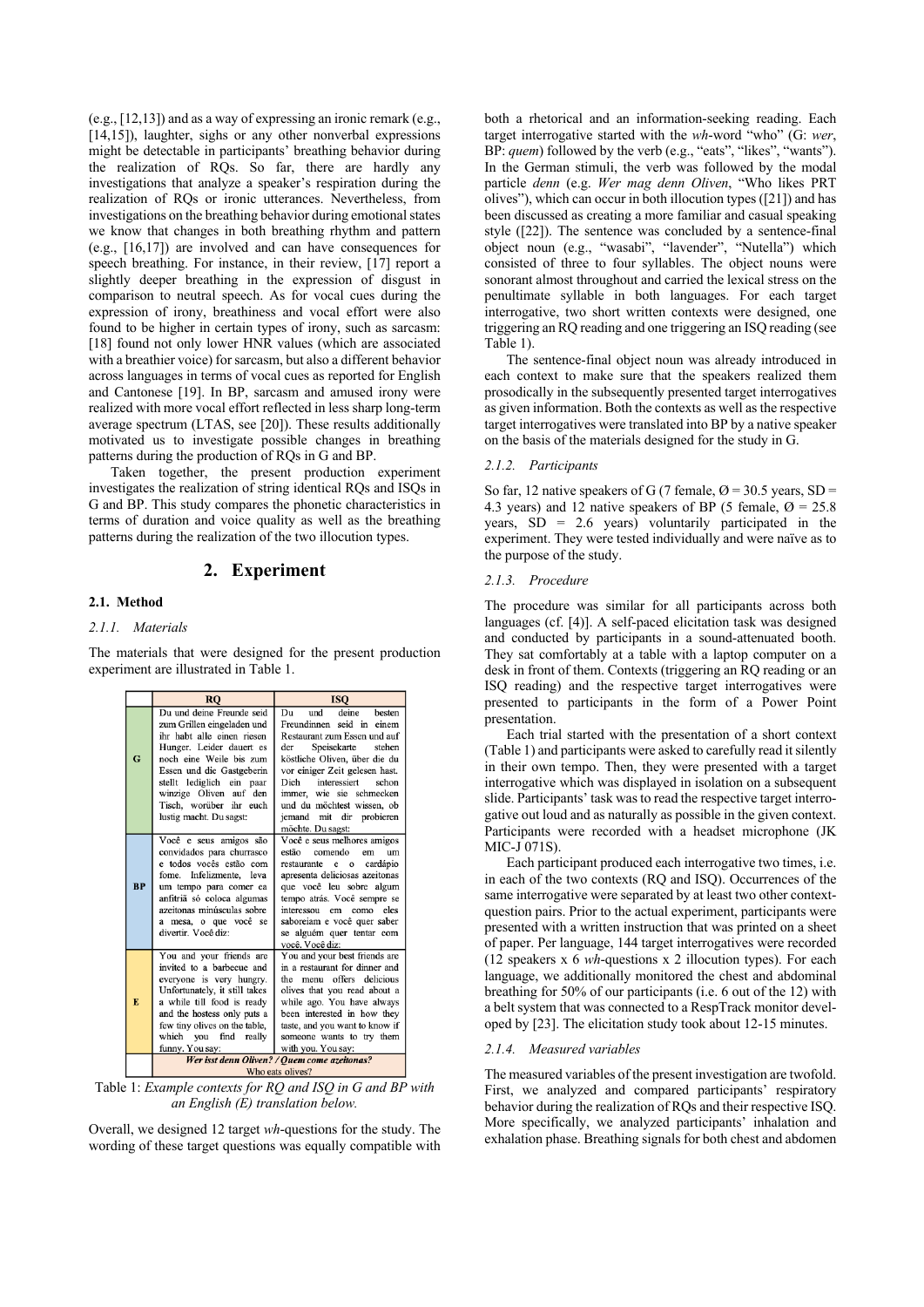were filtered at a 1-Hz cut-off frequency to allow automatic detection of local maxima and minima. A local maximum just before the onset of the speech signal was taken as the inhalation peak and the corresponding breath cycle was then delimited by the minimum values just before and just after that peak. For each breathing cycle, we computed the following variables: amplitude of inhalation (difference between peak and previous minimum value); duration of inhalation (difference between time at the peak and time at the previous minimum); inhalation slope (ratio between amplitude and duration of inhalation); duration of exhalation (difference between time at following minimum and time at peak); exhalation slope (ratio between amplitude and duration of exhalation); duration of the breath cycle (the sum of the inhalation and exhalation durations).

Second, for the investigation of the prosodic components characterizing RQs and string identical ISQs in both languages, we compared participants' voice quality and overall sentence duration since both have been already established as reliable parameters for the distinction between RQs and ISQs. To this end, a phonetically trained annotator labeled the utterance boundaries to determine the overall sentence duration of all target utterances as well as word boundaries to analyze the duration for the initial question word, the verb and the sentencefinal object noun. For the analysis of voice quality, the middle of the stressed vowel of the first constituent "who" (v1), the verb  $(v2)$  and the sentence-final object noun  $(v3)$  were manually labelled as b(reathy), m(odal), or g(lottalized) according to the auditory analysis of the phonetically trained annotator. Furthermore, F0 maximum and minimum (both measured in Hz) were automatically extracted by using Praat scripts [24].

## **3. Results**

All variables were statistically analyzed by using R [25]. The breathing-related statistical mean differences across the question types were calculated using a Kruskal-Wallis test followed by Bonferroni-corrected Wilcoxon tests for each variable. Concerning voice quality, we validated the auditory classification of voice quality (*HNR* as dependent variable, *manual classification* and *language* as predictor variables, cf. [4]) to test if b- and m-labels differed with respect to HNR values for each of the vowel positions (v1, v2, v3). For G, both b- and g-labels differed from m-labels, both indicated by lower HNR values in all three positions (all *p*-values < 0.05). For BP, HNR values for b-labels were lower than HNR values for mlabels only in the third position ( $p = 0.02$ ). Values for g-labels showed lower HNR values than m-labels in all positions (all *p*values < 0.02). The proportion of the breathy and glottalized vowels was analyzed by categorizing b-labels as 1 and all others as 0 with *illocution type* and *language* as fixed factors and *subjects* and *items* as crossed random factors, allowing for random adjustments of intercepts ([26]). *P*-values were calculated using the Satterthwaite approximation in the Rpackage lmerTest ([27]). For the analysis of the overall sentence duration and the duration of the initial question word, the verb and the final object noun of the target sentences, linear mixed effects regression models were calculated with *sentence duration* as dependent variable, *illocution type* and *language* as fixed factors and *subjects* and *items* as crossed random factors.

Regarding the variables for breathing-related factors, our results clearly indicate that there were no significant differences between RQs and ISQs in either of the languages (G: all *p*values>0.28, BP: all *p*-values>0.37). Generally, speakers of G showed a higher inhalation amplitude  $(p < 0.0001)$ , which in turn yields steeper slopes (in absolute terms) of both inhalation  $(p<0.0001)$  and exhalation ( $p<0.0001$ ). The investigation of abdomen and chest movements that were caused by laughter or sighs during the realization of the RQ was inconclusive: There were not enough data points for an established analysis.

Results for the proportion of b-labels in v1 and v2 showed an interaction between *illocution type* and *language* (v1: β=3.1, *SE*=0.7, *p*<0.0001; v2: β=4.1, *SE*=1.3, *p*=0.002) indicating a significantly higher amount of b-vowels in both positions for RQs than for ISQs in G (v1: β=3.5, *SE=*0.7, *p*<0.0001; v2: β=3.2, *SE*=0.8, *p*<0.0001), but not so for BP (both *p*values>0.3; see Figures 1 and 2). For v3, there was also an interaction between *illocution type* and *language* (β=1.7, *SE*=0.002, *p*<0.0001) indicating that RQs were produced with more breathy vowels in the third position, with this effect being stronger for G ( $\beta$ =2.5, *SE*=0.6, *p*<0.0001) than for BP ( $\beta$ =0.7, *SE*=0.002, *p*<0.0001). The proportion of g-labels showed no difference in the three positions in BP (all  $p$ -values  $> 0.07$ ).



Figure 1: *Proportions (in %) of vowels classified as breathy for G in all three positions.*



Figure 2: *Proportions (in %) of vowels classified as breathy for BP in all three positions.*

Concerning the overall sentence duration, our analysis showed an interaction between *illocution type* and *language*  ( $\beta$ =0.08, *SE*=0.03, *p*=0.02) indicating a longer overall sentence duration for RQs than for ISQs in both G (β=0.2, *SE*=0.04, *p*<0.001) and BP (β=0.1, *SE*=0.1, *p*=0.04), but overall with a greater effect for G (see Figure 3).

Analyzing the absolute constituent duration of the initial *wh*-word showed a main effect of *illocution type* (β=0.04,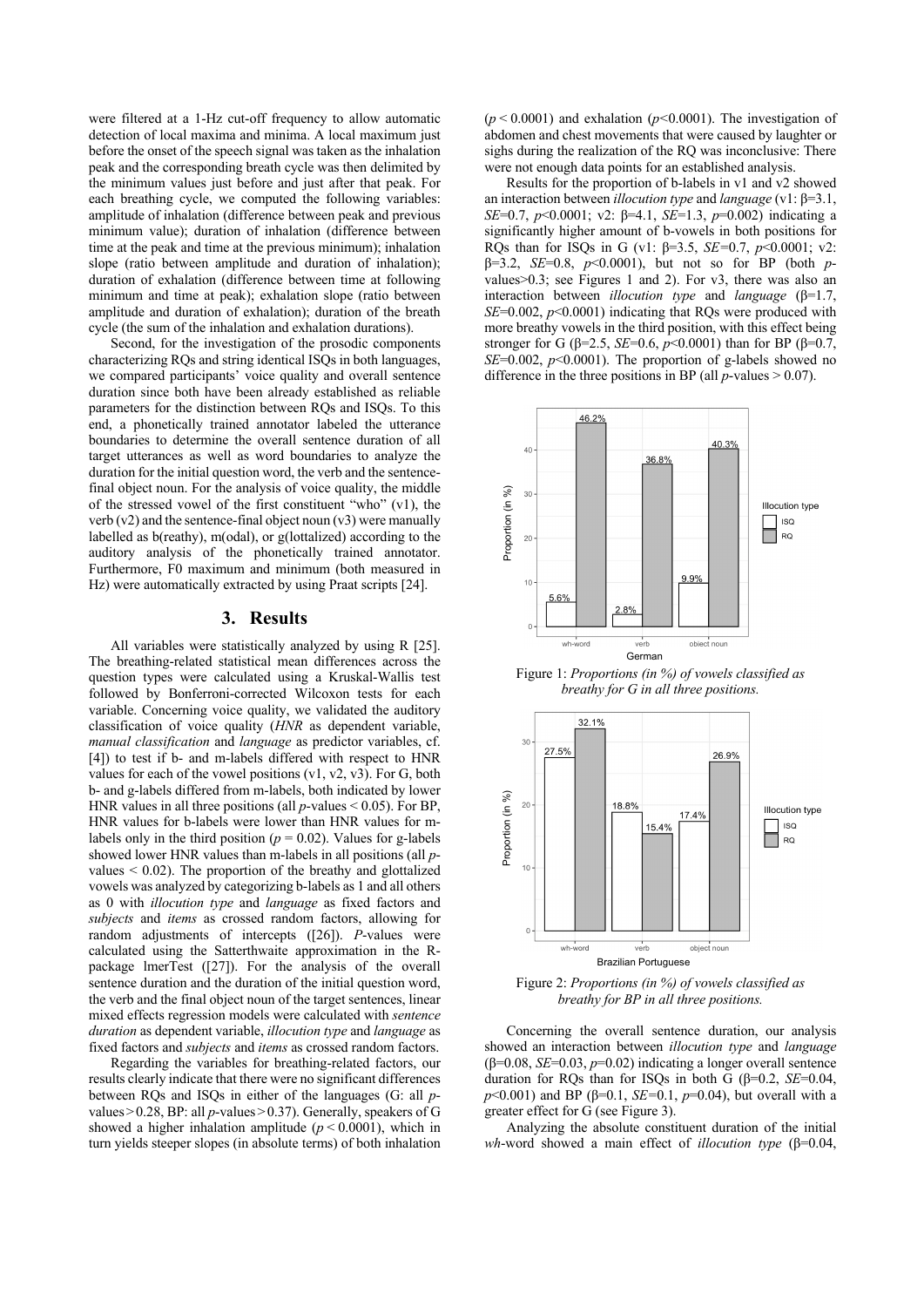*SE*=0.01, *p*<0.001) with a significantly longer mean duration of the initial question word in both languages (G: β=0.04, *SE*=0.01, *p*<0.001; BP: β=0.03, *SE*=0.01, *p*=0.01). In both languages, we found no difference concerning the duration of the verb  $(p$ -values  $> 0.6$ ). With respect to the absolute constituent duration of the sentence-final object noun, our findings revealed an interaction between *illocution type* and *language* ( $\beta$ =0.1, *SE*=0.03, *p*<0.001) indicating a longer mean duration for the object noun in *wh*-RQs in G (β=0.1, *SE*=0.03, *p*<0.001). In contrast, there was no difference in the data subset of BP  $(p=0.5)$ .



Figure 3: *Overall sentence duration (in sec) for both illocution types in both languages.*

## **4. Discussion**

Taken together, our results concerning voice quality and duration in the realization of RQs in G are similar to previous studies (see [4,9]). Additionally, concerning the phonetic characteristics investigated here, our results indicate similarities between the realization of RQs compared to ISQs in both languages: Our findings suggest that longer durations as well as a breathier voice quality seem to be crucial phonetic features in the realization of RQs compared to string identical ISQs not only in G but also in BP. However, both languages differ from one another with respect to the placement of the realized breathiness: while speakers of G realize RQs more often with a breathy voice than ISQs in the three positions – mainly in the beginning – speakers of BP seem to have a breathier voice quality especially in the end of the target utterance (i.e., object noun).

Regarding duration, our findings indicate that in both languages the overall sentence duration is longer in RQs than in ISQs, which is in line with previous studies [4,5,6]. More specifically, durational differences for RQs in G and BP become most obvious on the basis of different constituents: While a longer duration becomes most obvious in the initial position of RQ realizations in BP, it is the sentence-final object noun in RQs of G that is realized with a longer duration than in ISQ. Hence, the present study does affiliate to previous results in other languages reporting longer constituent durations in RQs than in ISQs, but the initial part of the target utterance seems to be more crucial for the realization of RQs in BP than the final part of the utterance, vice versa for G.

Taken together, the two phonetic characteristics of voice quality and duration differ significantly between both illocution types in G and BP with effects going in the same direction. A closer look, however, shows that these two phonetic cues are realized differently. That is, first, while RQs in G show a significant lengthening of the last constituent, RQs in BP are usually realized with a significantly lengthened initial constituent. Second, while RQs in G are realized with more breathy vowels in the beginning of the target interrogative, RQs in BP are realized with more breathy vowels at the end of the target utterance.

With respect to the breathing-related parameters, there were no clear links between the RQ/ISQ breathiness differences and the surrounding speech-breathing patterns. However, note that the speakers of G who breathed in more deeply and dynamically also produced RQs with more breathy vowels than the speakers ofBP. That is, perhaps planning a modally voiced utterance does not necessarily cause a lower amplitude and dynamics of breathing; rather, conversely, there could be something like a fixed amplitude and dynamics of breathing that determines how pronounced a meaningful difference between modal and breathy voice can be implemented by the speakers of a language. Future experiments will shed more light on this assumption.

We will also vary the overall length of the utterances in these future experiments, because perhaps the target interrogatives used here were too short for voice quality related differences to affect inhalation and exhalation behavior. Instead, participants could read the whole context out loud followed by the target interrogative to allow for a monitoring over a longer time frame in the respective conditions.

Finally, it is also interesting that differences in breathing behavior when expressing irony and emotions were found in previous studies, but not for the present difference between matter-of-fact ISQs and emotion-loaded RQs. This could indicate (assuming an authentic implementation of our target interrogatives) that speakers do not express real emotions through RQs, but rather reduced and conventionalized images of these emotions. We will continue to investigate this question in future experiments as well.

# **5. Conclusions**

Beyond prosodic similarities between Germanic languages, the present results indicate similarities for the realization of RQs in BP as a Romance language. More precisely, the two phonetic characteristics duration and voice quality have been shown to play a role in the realization of RQs in both G and BP. Furthermore, the present study stresses the importance of having a closer look at cross-linguistic phonetic characteristics that are distinctive of the realization of the two illocution types. That is, besides the similarities concerning duration and voice quality in both languages, it is also important *where* exactly these characteristics are most pronounced within the question utterance. To investigate if the presented phonetic distinctions are also crucial for the disambiguation between the two illocution types in BP, subsequent perception studies are necessary. Additionally, the role of a glottalized voice needs to be further investigated with respect to BP.

In order to examine our assumption mentioned above, a combined investigation of both the signal that is measured at the glottis and by the RIP is conceivable. More specifically, an investigation of two respective time-aligned systems could shed light on the interplay between breathing and voice quality by making use of the RIP system and an Electroglottography system (EGG). An EGG system could also detect more subtle differences concerning a speaker's voice quality during the realization of real emotions and conventionalized images of these emotions.